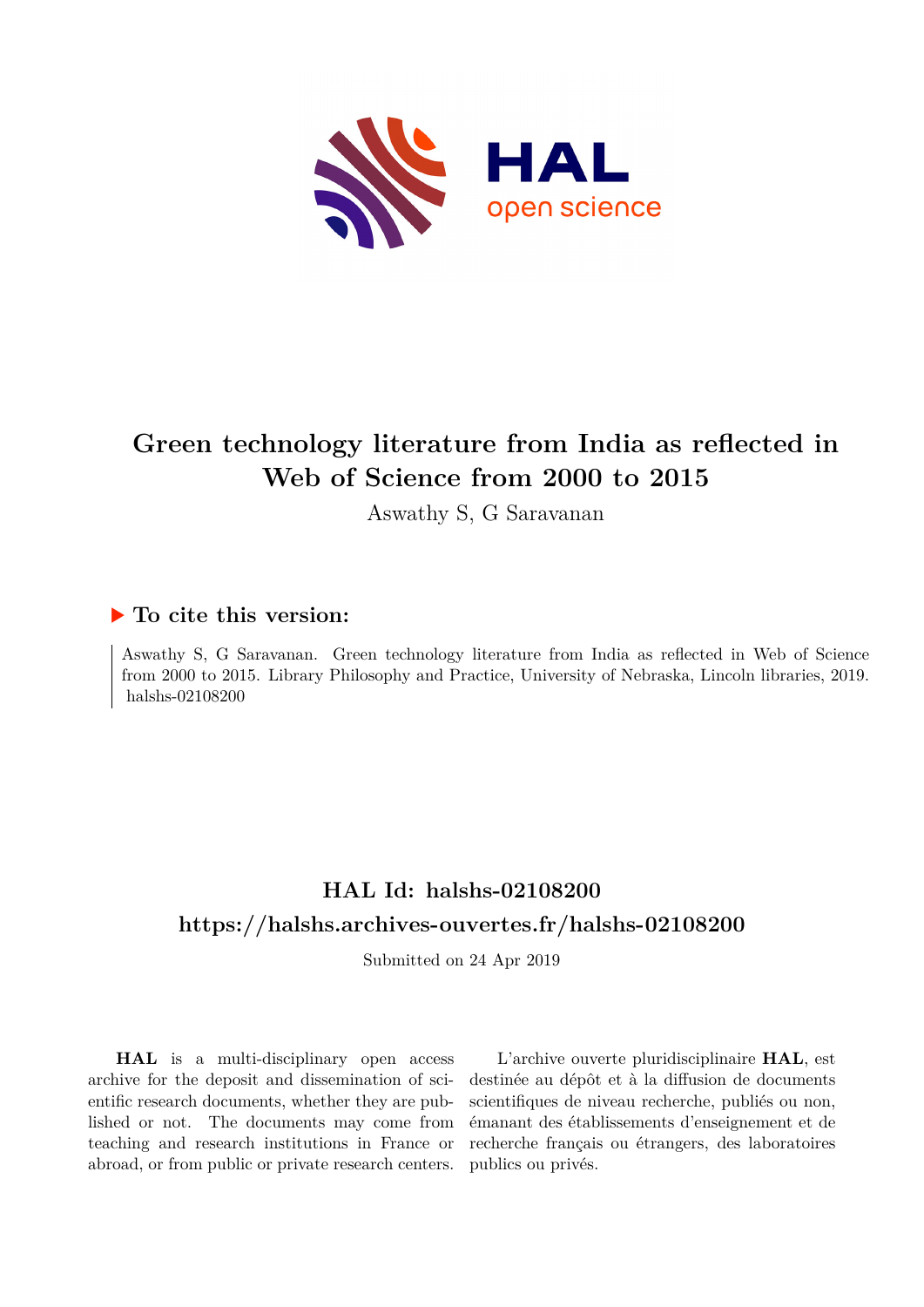# **University of Nebraska - Lincoln [DigitalCommons@University of Nebraska - Lincoln](https://digitalcommons.unl.edu?utm_source=digitalcommons.unl.edu%2Flibphilprac%2F2188&utm_medium=PDF&utm_campaign=PDFCoverPages)**

[Library Philosophy and Practice \(e-journal\)](https://digitalcommons.unl.edu/libphilprac?utm_source=digitalcommons.unl.edu%2Flibphilprac%2F2188&utm_medium=PDF&utm_campaign=PDFCoverPages) [Libraries at University of Nebraska-Lincoln](https://digitalcommons.unl.edu/libraries?utm_source=digitalcommons.unl.edu%2Flibphilprac%2F2188&utm_medium=PDF&utm_campaign=PDFCoverPages)

1-2019

# Green technology literature from India as reflected in Web of Science from 2000 to 2015

Aswathy S Dr

Saravanan G Dr.

Follow this and additional works at: [https://digitalcommons.unl.edu/libphilprac](https://digitalcommons.unl.edu/libphilprac?utm_source=digitalcommons.unl.edu%2Flibphilprac%2F2188&utm_medium=PDF&utm_campaign=PDFCoverPages) Part of the [Library and Information Science Commons](http://network.bepress.com/hgg/discipline/1018?utm_source=digitalcommons.unl.edu%2Flibphilprac%2F2188&utm_medium=PDF&utm_campaign=PDFCoverPages)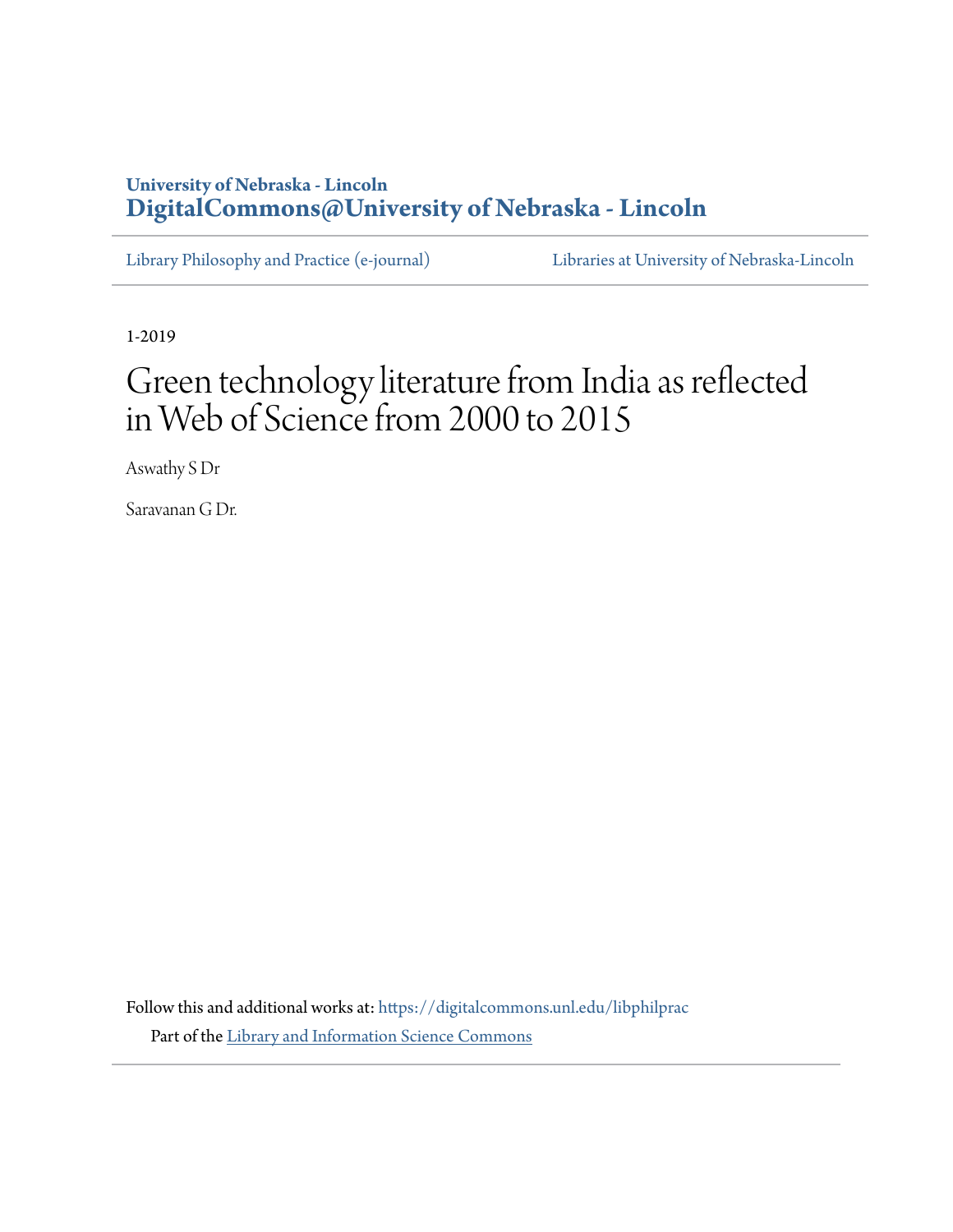# **Green technology literature from India as reflected in Web of Science from 2000 to 2015**

# **Dr. Aswathy S<sup>1</sup> and Dr. Saravanan G2**

<sup>1</sup>Sr. Scientific Assistant, Library & Documentation Division, Liquid Propulsion Systems Centre, Indian Space Research Organisation, Valiamala P.O, Trivandrum – 695 547, India, Email: [s\\_aswathy@lpscv.dos.gov.in](mailto:s_aswathy@lpscv.dos.gov.in)

<sup>2</sup>Librarian, French Institute of Pondicherry,  $# 11$ , Saint Louis Street, Pondicherry - 605 001, India, E-mail: [saravanan.g@ifpindia.org](mailto:saravanan.g@ifpindia.org). (**ORCID Id**.: [https://orcid.org/0000-0001-7040-0622\)](https://orcid.org/0000-0001-7040-0622)

# **ABSTRACT**

Web of Science (WoS) is a major citation database for scholarly literature. Green Technology is a dynamic area of research in which majority of research work takes place and includes the subjects like Renewable Energy, Green Chemistry, Ecology, etc. The citation data on Green Technology has been retrieved for a period from 2000 to 2015 from WoS, and aims to analyse the Indian contribution in the subject. A total of 16652 papers were downloaded and analyzed by using Hiscite<sup>TM</sup>. This paper discusses on document type, year-wise, RGR  $& DT$ , country-wise, institution-wise, and also verifies the fitness of Bradford's law of scattering. The result shows that the research productivity of the educational and research institutions is much recognized in this subject.

**Keywords:** Scientometrics, Web of Science, Green Technology, Bradford's Law

# **1. INTRODUCTION**

Humankind is in a perilous state which alarms for the techniques and technologies that will retain the earth green. Techniques for generating energy to non-toxic cleaning products are named as "green technology" and current anticipation is that this field will bring innovation and changes in daily life of similar magnitude to the "information technology" explosion over the last two decades. The idea of green technology evolved from the social ecological movement of western industrialized countries during 1960s and 1970s and refers to the generic terms of technology, industrial art or products which can reduce environmental pollution and diminish employment of raw materials, natural resources and energy. The measure of research on green technology all over the world indicates towards the wide acceptance. The majority researches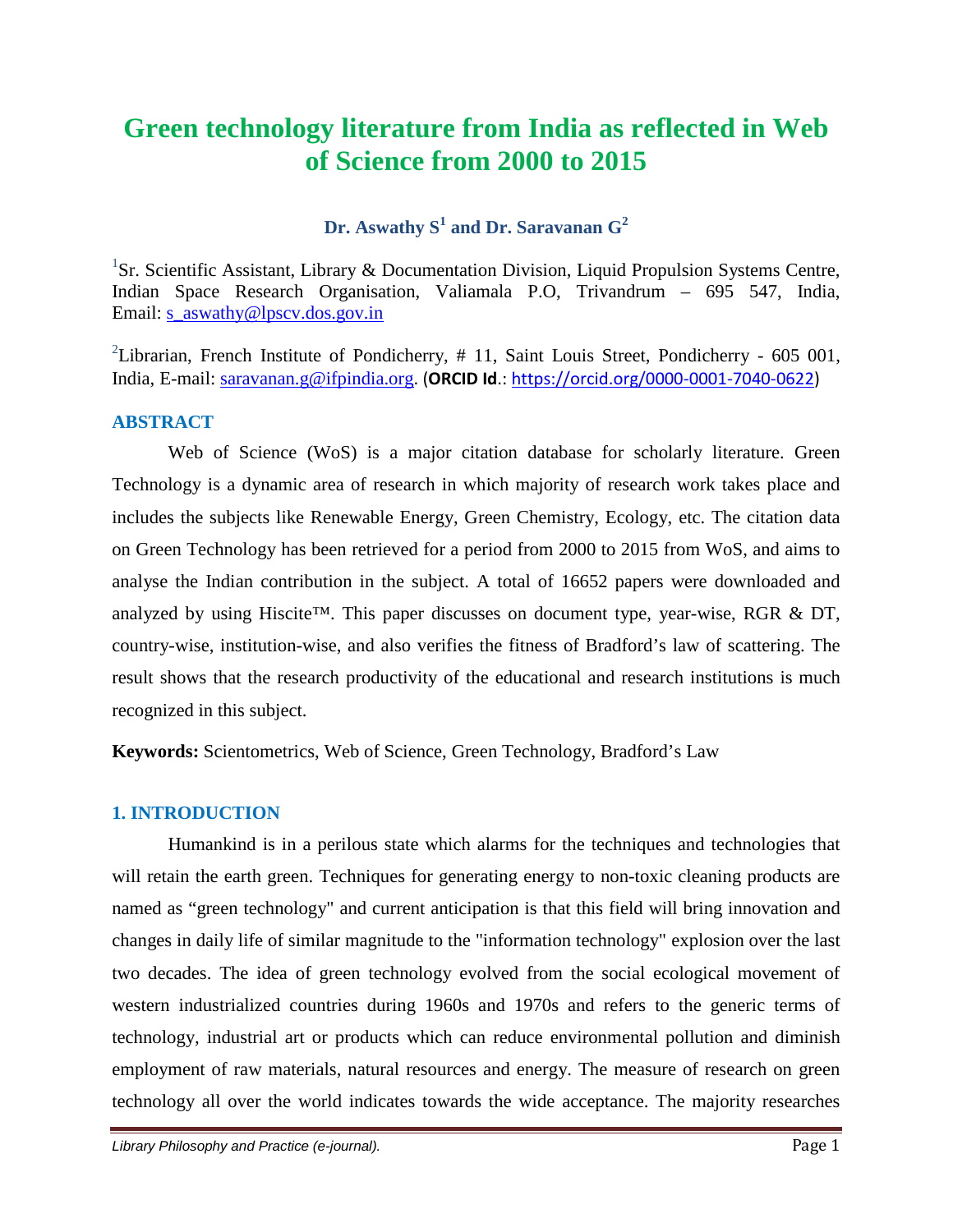focus on specific fields, such as green technology innovation, green technology development and green technology expansion, while philosophical reflections upon and inquiry into green technology become fewer. Exact understanding in green technology mainly includes the following four aspects; like Limitation of green technology, Green technology is a dynamic concept, Complexity of green technology and Practical industrial production.

# **2. SCOPE, METHODOLOGY AND LIMITATION**

Web of Science is an online citation database hosted by Thomson Reuters which is designed for providing access to multiple databases, cross-disciplinary research, and in-depth exploration of specialized subfields within an academic or scientific discipline. It is part of the Web of Knowledge, which includes Web of Science, Journal Citation Reports, Essential Science Indicators, Current Contents, ISI Proceedings, BIOSIS previews. The Science Citation Index (SCI), now Science Citation Index Expanded was first promulgated in Science in 1955, as an upto-date tool to facilitate the dissemination and retrieval of scientific literature. By using a citation index one determines what subsequent papers have cited a particular source documents which is the major advantage of citation indexes over conventional subject indexes and using SCI a user can find high-impact articles from peer-reviewed, influential journals, uncover relevant results in related fields, discover emerging trends that help you to pursue successful research and grant acquisition, identify potential collaborators with significant citation records and integrate searching, writing, and bibliography creation into one streamlined process.

The bibliographic details of the published literature were collected using the following search formulation:

Topic =  $((Green^* Tech^*) OR (Green^* Enter^*) OR (Green^* Chen^*) OR (Green^*) OR (Green^*) OR (Green^*))$ Nanotech\*) OR (Environ\* Tech\*) OR (Clean\* Tech\*) OR (Eco\* Friend\*) OR (Sustain\* Ener\*)) AND Address  $=$  (India), Timespan  $=$  2000-2015 and database  $=$  SCI-Expanded.

The search was limited for a period from 2000 to 2015 and 16652 papers was retrieved. Once a marked list of papers was created, the resulting export file was processed by HistCite™ (Bibliometric Analysis and Visualization Software developed by Garfield et al., 2006). Even though all the publications emanating in the subject Green Technology are not covered in Web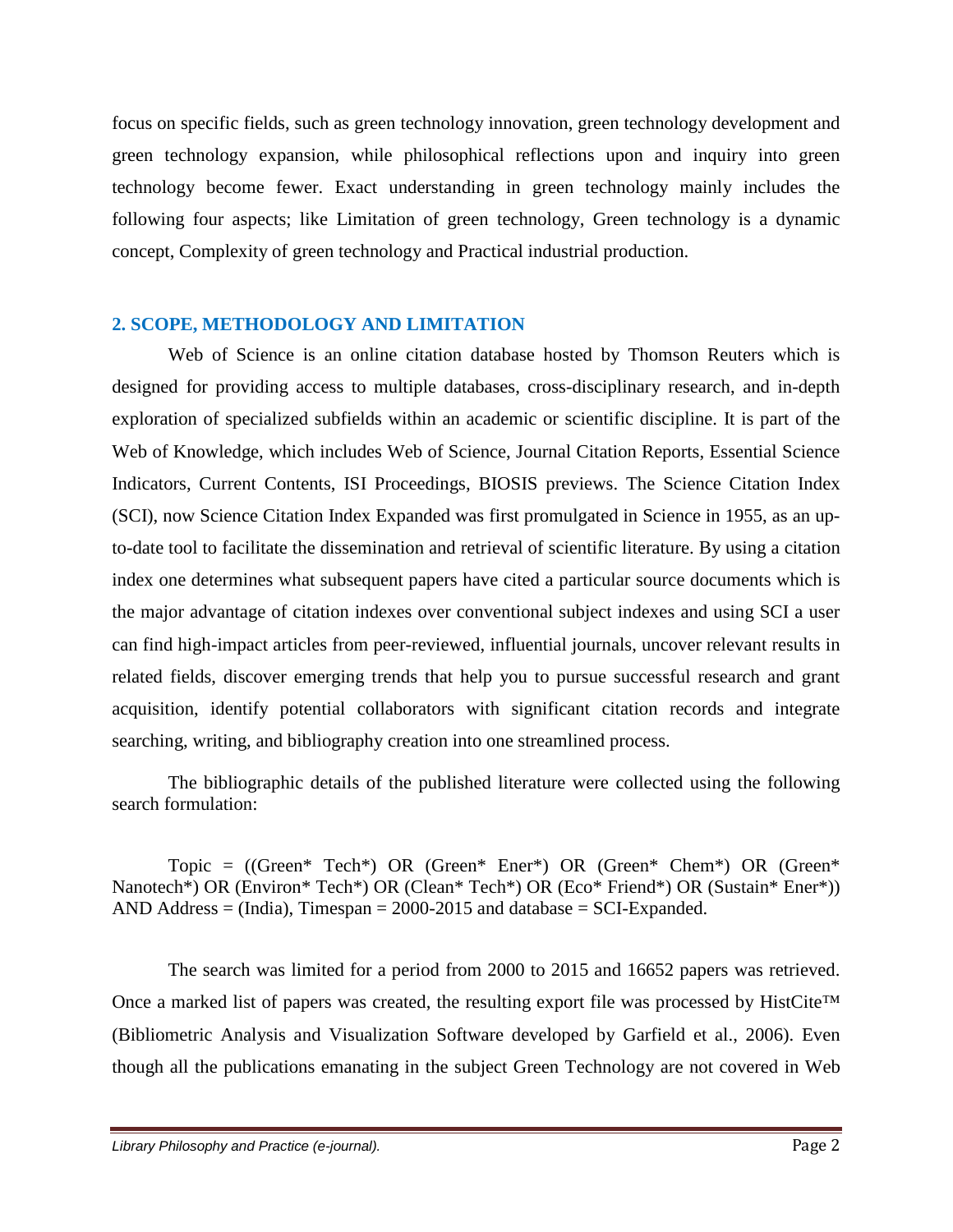of Science, the study is confined to Web of Science only. And another limitation is that the publications of science departments alone are considered for the study period.

## **3. REVIEW OF LITERATURE**

Aswathy and Saravanan (2016) conducted a study on authorship and collaboration pattern in Green technology literature with reference to India from 2000 to 2012. Authorship analysis shows that mega authored contributions are more. Analysis confirms Lotka's Law of author productivity.

Aswathy and Gopikuttan (2014) presented a study on spacecraft propulsion research which is a dynamic area of research in which majority of research work is being done based on Web of Science which is a premier research platform, helping to find, analyze, and share information in the sciences, social sciences, arts, and humanities from 1999 to 2012. This study analyzed the Indian contribution in the subject area. The study also analyses year-wise, language-wise, document type-wise distribution and also the country-wise analysis which provides the percentage of Indian share to this subject. The analysis also includes institution-wise categorization; Degree of Collaboration and also verifies the fitness of Bradford's Law of Scattering.

Sudhier (2013) analyzed the research productivity of physicists at the Indian Institute of Science (IISc) as well as the University of Kerala (KU) during 2004-2008 and summarizes and reviews the various research evaluation studies of institutions and disciplines. The study concludes that multi-authorship is prevalent in IISc while in KU solo research is predominant since the degree of collaboration of publication was calculated to be 0.94 in IISc researchers and 0.40 in the case of the KU. Journals are the most preferred channel of publication of IISc researchers while KU researchers prefer to publish their research findings mostly in national seminars.

Gupta *et al*. (2013) studied India's performance in science and technology (S&T), using publications data and different quantitative and qualitative measures and focused on India's global publication share, growth rate, citation quality, international collaborative publications share, its publication share and distribution in various broad and narrow subjects using 15 years data from the Scopus international multidisciplinary database. The study suggests the need to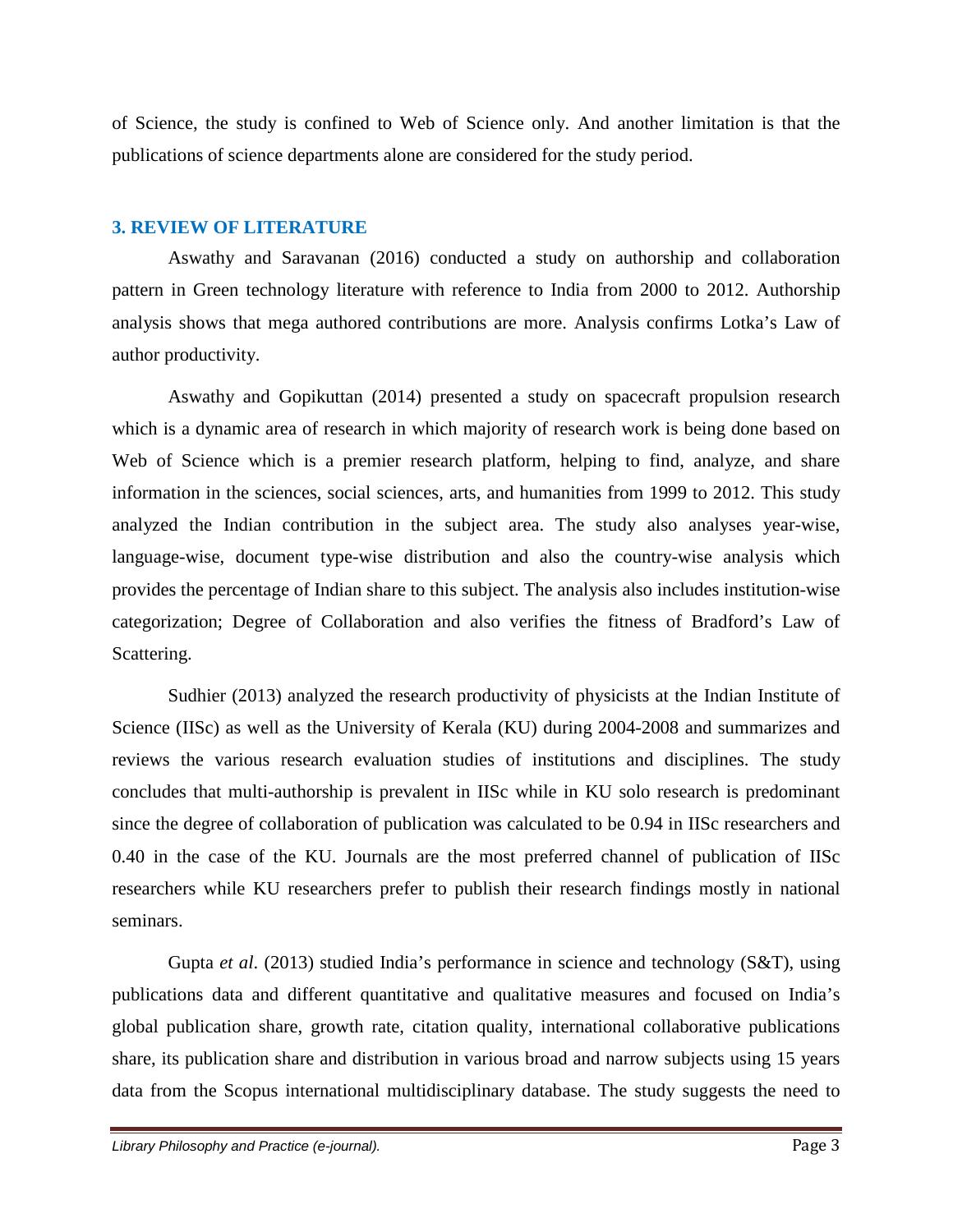increase the velocity of Indian scientific research and also improve its excellence compared with other developed and developing countries and also suggests the need for India to build up its scientific capability, competence and knowledge base to help bridging the scientific and technological gap with leading countries.

# **4. OBJECTIVES**

The main objectives of the study are to do analysis on:

- 1. Document types and the year-wise analysis
- 2. Pattern of growth of literature during 2000 2015
- 3. Core journals in Green Technology
- 4. Collaborating countries and their share of contribution
- 5. Institutional affiliation of authors contributing articles
- 6. To find the fitness of Bradford's law of journal distribution

# **5. DATA ANALYSIS, RESULT AND INTERPRETATION**

# **5.1. Document types and the year-wise analysis**

Table 1 provides details regarding various document types published on Green technology included in WoS which shows research papers 89.60% (14921) are journal articles followed by 1653 (9.93%) reviews and 45 (0.27%) conference papers.

| <b>DOCUMENT TYPE</b>                                                                                                | # PAPERS   | $\frac{0}{0}$        | <b>LCS</b>                         | <b>GCS</b> |
|---------------------------------------------------------------------------------------------------------------------|------------|----------------------|------------------------------------|------------|
| Article                                                                                                             | 14921      | 89.60                | 4280                               | 72609      |
| Review                                                                                                              | 1653       | 9.93                 | 538                                | 24920      |
| Article; Proceedings                                                                                                |            |                      |                                    |            |
| Paper                                                                                                               | 45         | 0.27                 | 177                                | 4473       |
| <b>Editorial Material</b>                                                                                           | 20         | 0.12                 | 6                                  | 117        |
| Review; Book Chapter                                                                                                | 8          | 0.05                 | 11                                 | 408        |
| Others                                                                                                              |            | 0.03                 | 3                                  | 158        |
| Total                                                                                                               | 16652      | 100                  |                                    |            |
| $\mathbf{a}$ $\mathbf{b}$<br>$T \cap \Omega$<br>$\mathbf{r}$<br><b>Contract Contract Contract Contract Contract</b> | $1 \wedge$ | $\sim$ $\sim$ $\sim$ | $\sim$ $\sim$ $\sim$ $\sim$ $\sim$ |            |

**Table 1: Type of Documents published in Green Technology**

% - Percentage; LCS – Local Cite Score; GCS – Global Cite Score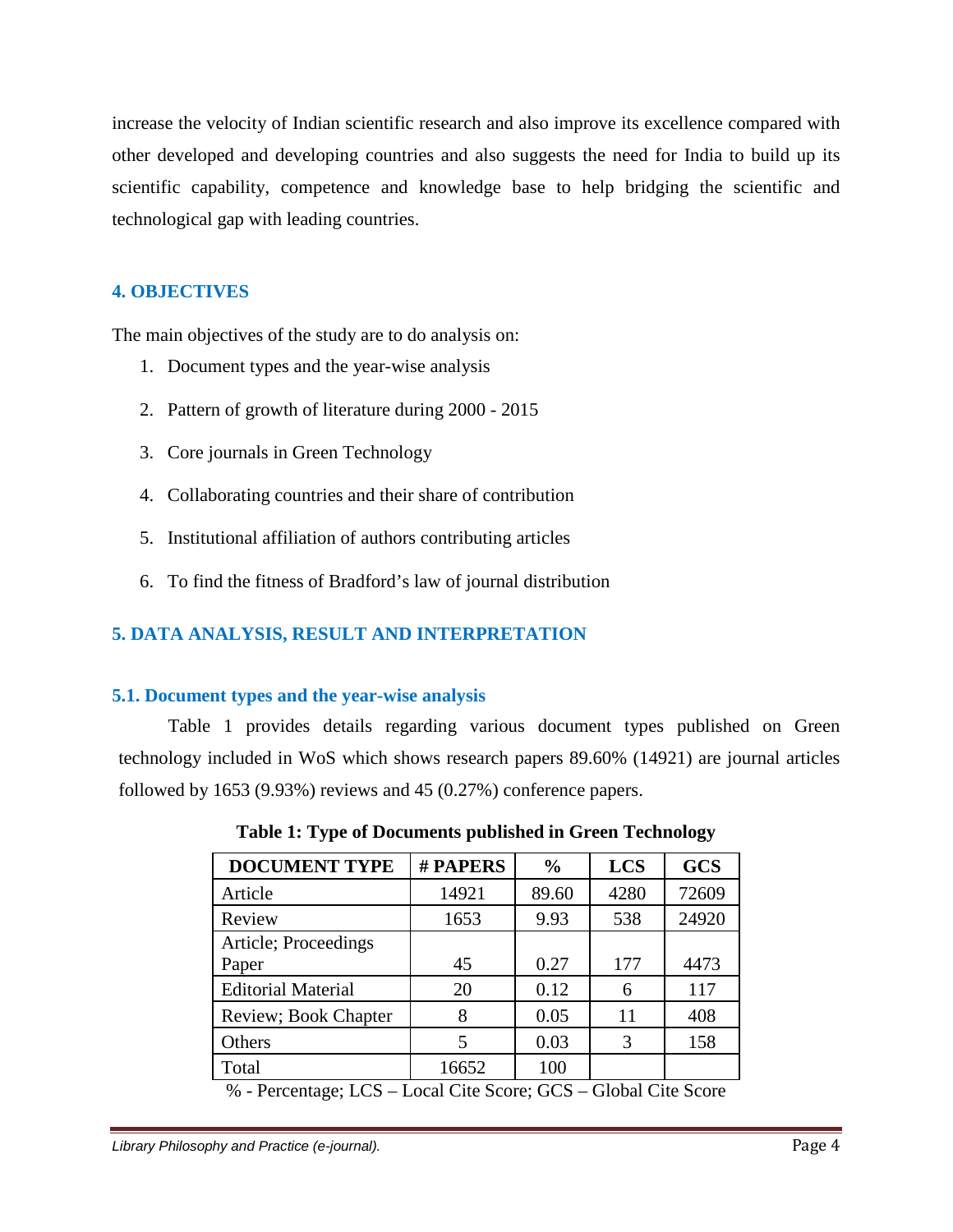The year-wise distribution of the literature published on Green technology is given below. From the Table 2, it is evident that in year 2000 the number of published documents is 218 while in 2015 the papers has increased to 2780 and it is clear that there is an increase in the literature productivity in Green technology every year. Also the Local Citation Score (**LCS -** Local Citation Score, *i.e*. Citations in the collection to the articles published in that year) and Global Citation Score (**GCS -** Global Citation Score. *i.e.* Citations in Web of Science to papers published that year in the collection) from WoS is provided here.

| <b>YEAR</b> | # PAPERS | $\frac{0}{0}$ | <b>LCS</b>                             | <b>GCS</b> |
|-------------|----------|---------------|----------------------------------------|------------|
| 2000        | 218      | 1.31          | 204                                    | 3784       |
| 2001        | 292      | 1.75          | 367                                    | 5736       |
| 2002        | 303      | 1.82          | 309                                    | 5304       |
| 2003        | 374      | 2.25          | 661                                    | 6989       |
| 2004        | 427      | 2.56          | 394                                    | 7257       |
| 2005        | 490      | 2.94          | 614                                    | 8204       |
| 2006        | 600      | 3.60          | 727                                    | 10375      |
| 2007        | 776      | 4.66          | 917                                    | 12170      |
| 2008        | 871      | 5.23          | 973                                    | 11772      |
| 2009        | 1013     | 6.08          | 1528                                   | 11747      |
| 2010        | 1088     | 6.53          | 1397                                   | 8743       |
| 2011        | 1399     | 8.40          | 1576                                   | 7079       |
| 2012        | 1603     | 9.63          | 1443                                   | 3525       |
| 2013        | 1988     | 11.94         | 1212                                   | 18527      |
| 2014        | 2430     | 14.59         | 834                                    | 14893      |
| 2015        | 2780     | 16.69         | 301                                    | 7011       |
|             | 16652    | 100           | $\sim$ $\sim$ $\sim$<br>$-1$ $-1$ $-1$ |            |

**Table 2: Year-wise distribution of Green Technology publications**

% - Percentage; LCS – Local Cite Score; GCS – Global Cite Score

Figure 1 represents the graphical representation of growth of Green technology for the study period.



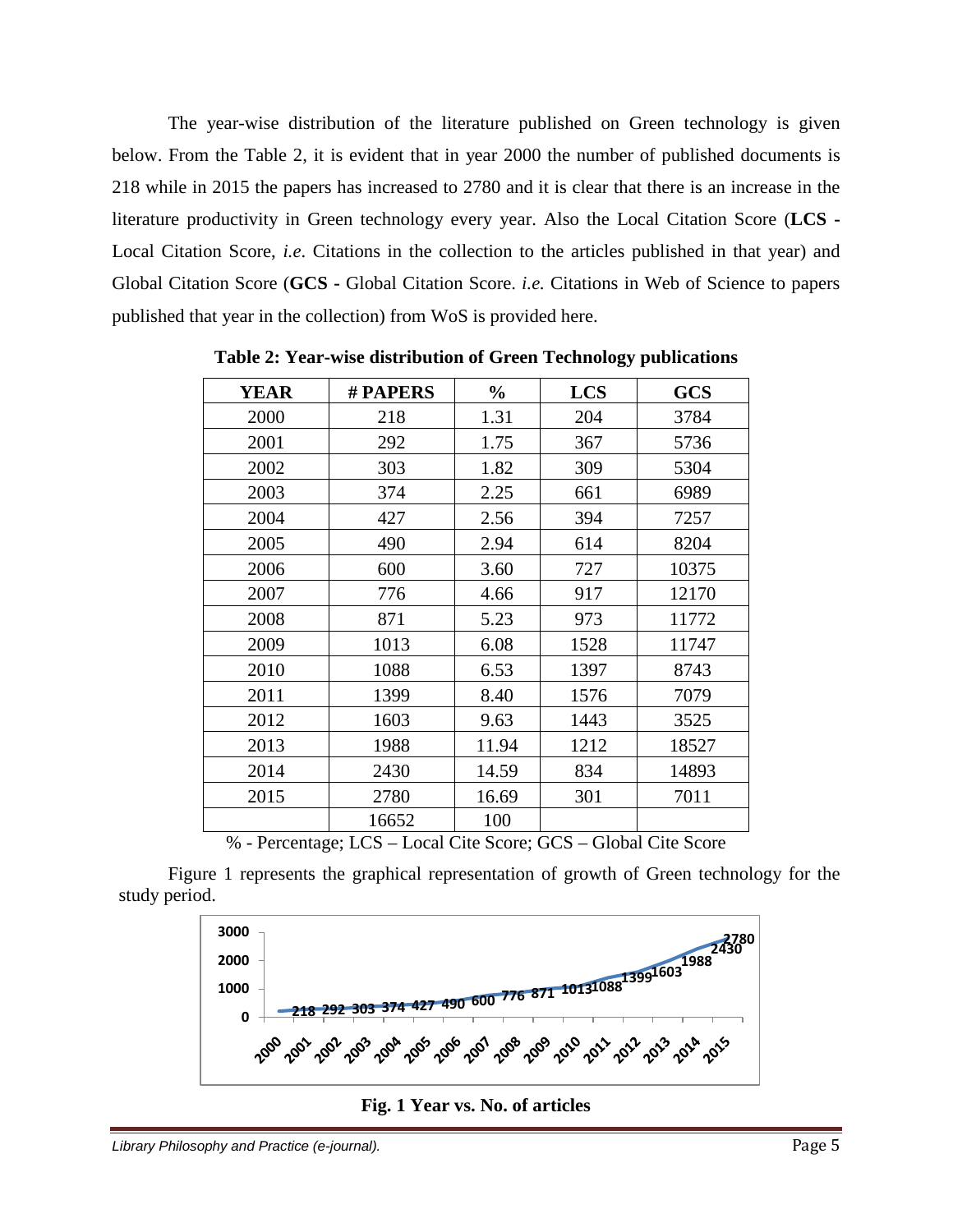### **5.2. Relative Growth Rate and Doubling Time of Green Technology literature during 2000-2015**

The definition of Relative Growth Rates (RGR) has been derived from the study of growth analysis of individual plants and effectively applied in the field of Botany (Hunt, 1978), which in turn had its origin from the study of rate of interest in the financial investment (Blackman, 1919), which is a measure to study the growth or increase in number of articles, pages per unit of articles and pages per unit of time (Mahapatra, 1985). Mathematical representation of the mean RGR of articles over a specific period of interval is:

$$
R(P) = \frac{\log_e 2P - \log_e 1P}{2^T - 1^T}
$$

Doubling Time (DT) is the time required for articles or citations to grow double from the exiting number, which is directly related to RGR. DT can be determined using the mathematical formula

$$
DT = \frac{\log_e 2}{R(P)} = \frac{0.693}{R(P)}
$$

Table 3 provides the calculated RGR and DT of Green technology literature during 2000 to 2015. It is observed from the table that the RGR is not steady with various ups and downs. The mean RGR has declined from 0.35 to 0.20 and further in 2010 and 2015 declined to 0.18. But the DT has been increased from 0.82 to 3.79 and the steady growth is visible with increase in mean DT from 1.81 to 3.56.

| <b>YEAR</b> | #<br><b>PAPERS</b> | <b>CUMULATIVE</b> | w1   | w2   | R(a) | <b>Mean</b><br>$(a)$ 1-2 | <b>DOUBLING</b><br><b>TIME</b> | <b>Mean</b><br>pt (a) $1$ -<br>2 |
|-------------|--------------------|-------------------|------|------|------|--------------------------|--------------------------------|----------------------------------|
| 2000        | 218                | 218               |      | 5.38 |      |                          |                                |                                  |
| 2001        | 292                | 510               | 5.38 | 6.23 | 0.85 |                          | 0.82                           |                                  |
| 2002        | 303                | 813               | 6.23 | 6.70 | 0.47 |                          | 1.49                           |                                  |
| 2003        | 374                | 1187              | 6.70 | 7.08 | 0.38 |                          | 1.83                           |                                  |
| 2004        | 427                | 1614              | 7.08 | 7.39 | 0.31 |                          | 2.26                           |                                  |
| 2005        | 490                | 2104              | 7.39 | 7.65 | 0.27 |                          | 2.61                           |                                  |
| 2006        | 600                | 2704              | 7.65 | 7.90 | 0.25 |                          | 2.76                           |                                  |
| 2007        | 776                | 3480              | 7.90 | 8.15 | 0.25 | 0.35                     | 2.75                           | 1.81                             |
| 2008        | 871                | 4351              | 8.15 | 8.38 | 0.22 |                          | 3.10                           |                                  |
| 2009        | 1013               | 5364              | 8.38 | 8.59 | 0.21 |                          | 3.31                           |                                  |
| 2010        | 1088               | 6452              | 8.59 | 8.77 | 0.18 |                          | 3.75                           |                                  |

**Table 3: Relative Growth Time and Doubling Time of Green Technology**

*Library Philosophy and Practice (e-journal).* Page 6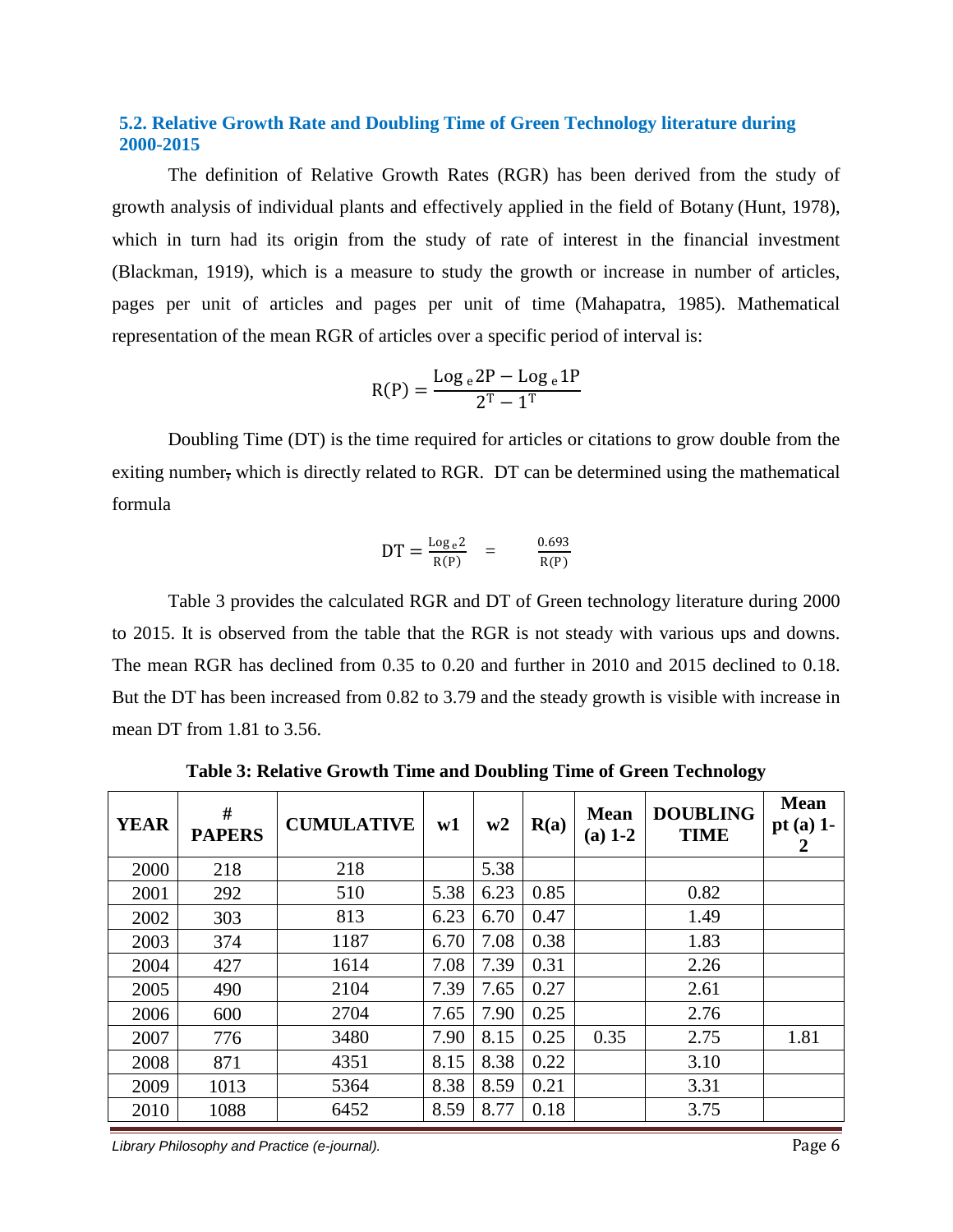| 2011 | 1399  | 7851  | 8.77 |      | 8.97 0.20   |      | 3.53 |      |
|------|-------|-------|------|------|-------------|------|------|------|
| 2012 | 1603  | 9454  | 8.97 | 9.15 | 0.19        |      | 3.73 |      |
| 2013 | 1988  | 11442 | 9.15 | 9.35 | $\mid$ 0.19 |      | 3.63 |      |
| 2014 | 2430  | 13872 | 9.35 | 9.54 | 0.19        |      | 3.60 |      |
| 2015 | 2780  | 16652 | 9.54 | 9.72 | 0.18        | 0.20 | 3.79 | 3.56 |
|      | 16652 |       |      |      |             |      |      |      |

## **5.3. Core journals contributing literature in Green Technology**

The top ten journals contributing to Green technology are provided in Table 4. Among these journals, *RSC Advance*s is in the top with 442 papers followed by *Renewable & Sustainable Energy Reviews* with 254 papers. *Current Science* possesses third position with 222 articles. The citations including Local Citation Score and the Global Citation Score of the journals are also provided here.

| <b>JOURNAL NAME</b>                                   | #<br><b>PAPERS</b> | $\frac{6}{9}$ | <b>LCS</b> | <b>GCS</b> |
|-------------------------------------------------------|--------------------|---------------|------------|------------|
| <b>RSC</b> Advances                                   | 442                | 2.65          | 202        | 2434       |
| Renewable & Sustainable Energy Reviews                | 254                | 1.53          | 353        | 4121       |
| <b>Current Science</b>                                | 222                | 1.33          | 194        | 1733       |
| Spectrochimica Acta Part A-Molecular And Biomolecular |                    |               |            |            |
| Spectroscopy                                          | 192                | 1.15          | 532        | 1602       |
| <b>Tetrahedron Letters</b>                            | 155                | 0.93          | 244        | 1919       |
| Journal Of Scientific & Industrial Research           | 112                | 0.67          | 56         | 350        |
| <b>Ceramics International</b>                         | 105                | 0.63          | 38         | 711        |
| Asian Journal Of Chemistry                            | 103                | 0.62          | 14         | 58         |
| Journal Of The Indian Chemical Society                | 101                | 0.61          | 40         | 129        |
| Green Chemistry                                       | 100                | 0.60          | 282        | 1600       |

**Table 4: Top Journals vs. Citations received in Green Technology**

% - Percentage; LCS – Local Cite Score; GCS – Global Cite Score

#### **5.4. Top Collaborating countries in Green technology**

Table 5 provides the countries that collaborated with India to produce Green technology literature. It is clear that India is the country collaborated more with 16650 articles which is followed by USA with 926 articles. South Korea, UK and Japan are in the  $3<sup>rd</sup>$ ,  $4<sup>th</sup>$  and  $5<sup>th</sup>$ position with 432, 287 and 271 articles respectively.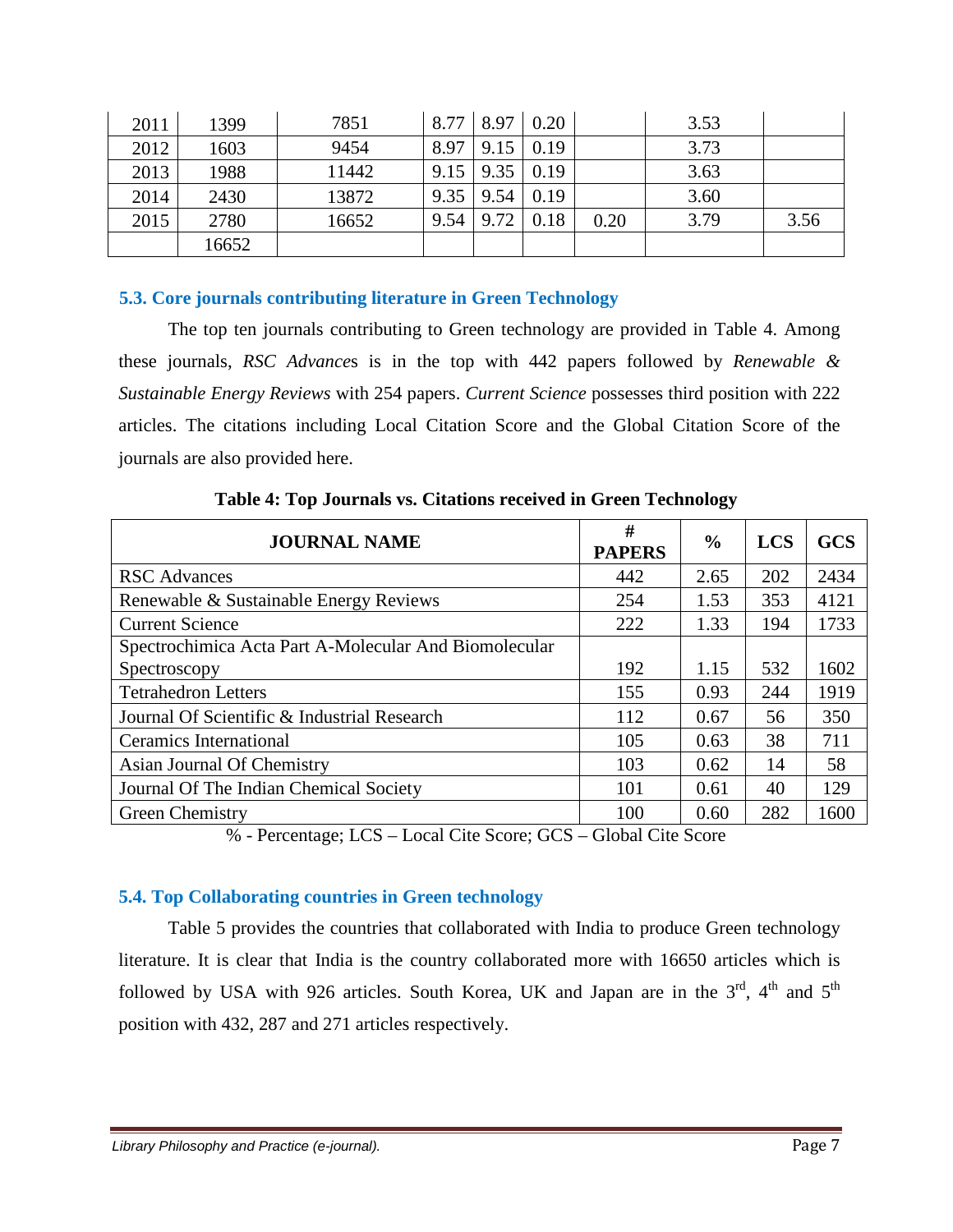| <b>COUNTRY</b> | #<br><b>PAPERS</b> | $\frac{0}{0}$ | <b>LCS</b> | <b>GCS</b> |
|----------------|--------------------|---------------|------------|------------|
| India          | 16650              | 99.988        | 13360      | 141121     |
| <b>USA</b>     | 926                | 5.561         | 470        | 13674      |
| South Korea    | 432                | 2.594         | 273        | 3481       |
| UK             | 287                | 1.724         | 152        | 5727       |
| Japan          | 271                | 1.627         | 167        | 4083       |
| Germany        | 267                | 1.603         | 163        | 4925       |
| Australia      | 177                | 1.063         | 105        | 2388       |
| Canada         | 173                | 1.033         | 119        | 2987       |
| France         | 172                | 0.865         | 73         | 2198       |
| Peoples R      |                    |               |            |            |
| China          | 167                | 0.811         | 68         | 3173       |
| Saudi Arabia   | 144                | 0.739         | 115        | 1230       |
| Italy          | 135                | 0.811         | 100        | 2391       |

**Table 5: Top collaborating countries contributing Green Technology**

% - Percentage; LCS – Local Cite Score; GCS – Global Cite Score

# **5.5. Institutional affiliation of authors contributing articles**

Table 6 provides top ten affiliating institutions which contributed literature on Green technology. It is found that IIT contributed 1651 articles and is in the first position which is followed by CSIR with *516* articles. Among top contributing institutions, there are 4 universities which include University of Delhi, Banaras Hindu University, Jadavpur University and Anna University. It is clear from the table that Educational institutions and Research institutions are the major contributor to the subject Green technology.

**INSTITUTION #**   $P_{\text{APER}}$   $\begin{array}{c|c} \sim \text{UCS} & \text{GCS} \end{array}$ Indian Institute Technology | 1651 | 9.915 | 1476 | 18217 CSIR 199 316 3.099 375 5411 National Institute Technology | 439 | 2.636 | 315 | 2678 Bhabha Atomic Research Centre 19 369 2.216 154 2492 Indian Institute Science 1 364 2.186 362 4843 University of Delhi 1358 2.15 341 4213 Banaras Hindu University  $\begin{array}{|c|c|c|c|c|c|} \hline 325 & 1.952 & 298 & 3077 \ \hline \end{array}$ Jadavpur University 309 1.856 209 2209 Anna University 1.838 1.838 126 2516 % - Percentage; LCS – Local Cite Score; GCS – Global Cite Score

**Table 6: Institution vs. No. of contribution in Green Technology**

*Library Philosophy and Practice (e-journal).* Page 8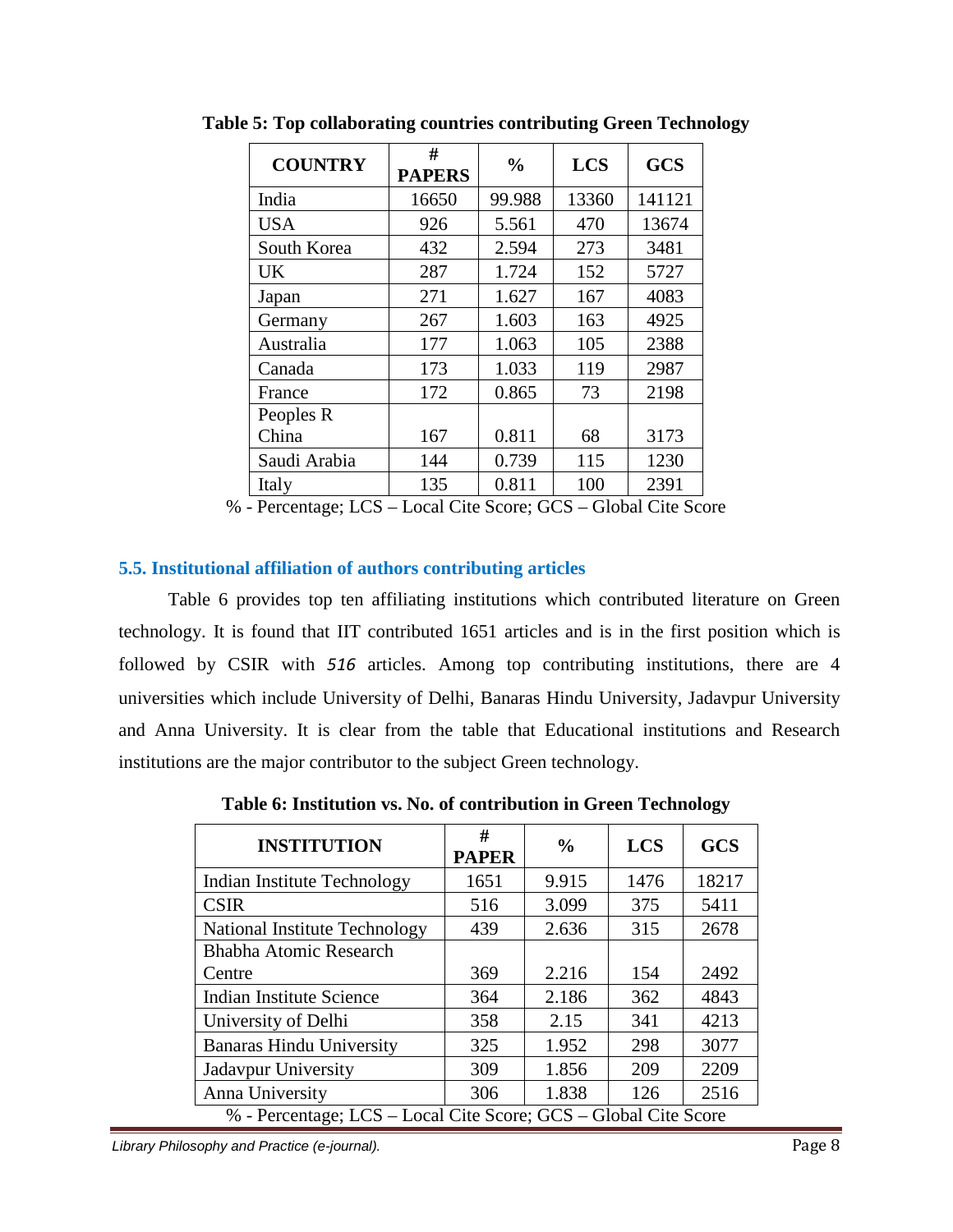### **6. FITNESS OF BRADFORD'S LAW OF JOURNAL DISTRIBUTION**

Bradford, studied and observed the allocation and scatter of papers through the scientific journals which resulted in Bradford's law of Scattering, which describes a quantitative relation between journals and the papers they bring out. Bradford (1934) made a statistical analysis of two geophysics bibliographies, the Current Bibliography of Applied Geophysics (1928-1931) and the Quarterly Bibliography of Lubrication (1931-1933). Bradford's law (Bradford, 1948) states that "if scientific journals are arranged in order of their decreasing productivity of articles on a given subject, they may be divided into a nucleus of periodicals more particularly devoted to the subject, and several 'group' or 'zones' containing the same number of articles as the nucleus, where the number of periodicals in the nucleus and succeeding zones will be 1: n: n2, 'n' is a multiplier".

Table 7 provides the rank list of Journals in which the authors contributed more number of articles. The top 10 journals which come within 10th rank are listed below with number of articles. Among these journals, "*RSC Advances*" possesses first rank with 442 articles followed by "*Renewable & Sustainable Energy Reviews*" and "*Current Science*" which possess second and third position with 254 and 222 articles respectively.

| <b>RANK</b> | <b>JOURNAL NAME</b>                                                | # PAPER |
|-------------|--------------------------------------------------------------------|---------|
|             | <b>RSC</b> Advances                                                | 442     |
| 2           | Renewable & Sustainable Energy Reviews                             | 254     |
| 3           | <b>Current Science</b>                                             | 222     |
| 4           | Spectrochimica Acta Part A-Molecular And Biomolecular Spectroscopy | 192     |
| 5.          | <b>Tetrahedron Letters</b>                                         | 155     |
| 6           | Journal of Scientific & Industrial Research                        | 112     |
|             | Ceramics International                                             | 105     |
| 8           | Asian Journal Of Chemistry                                         | 103     |
| 9           | Journal of The Indian Chemical Society                             | 101     |
| 10          | Green Chemistry                                                    | 100     |

**Table 7: Core Journals vs. Rank**

Number of journals with articles and the cumulative frequency and log are provided in Table 8. The highest number of articles i.e. 442 is published through a single journal.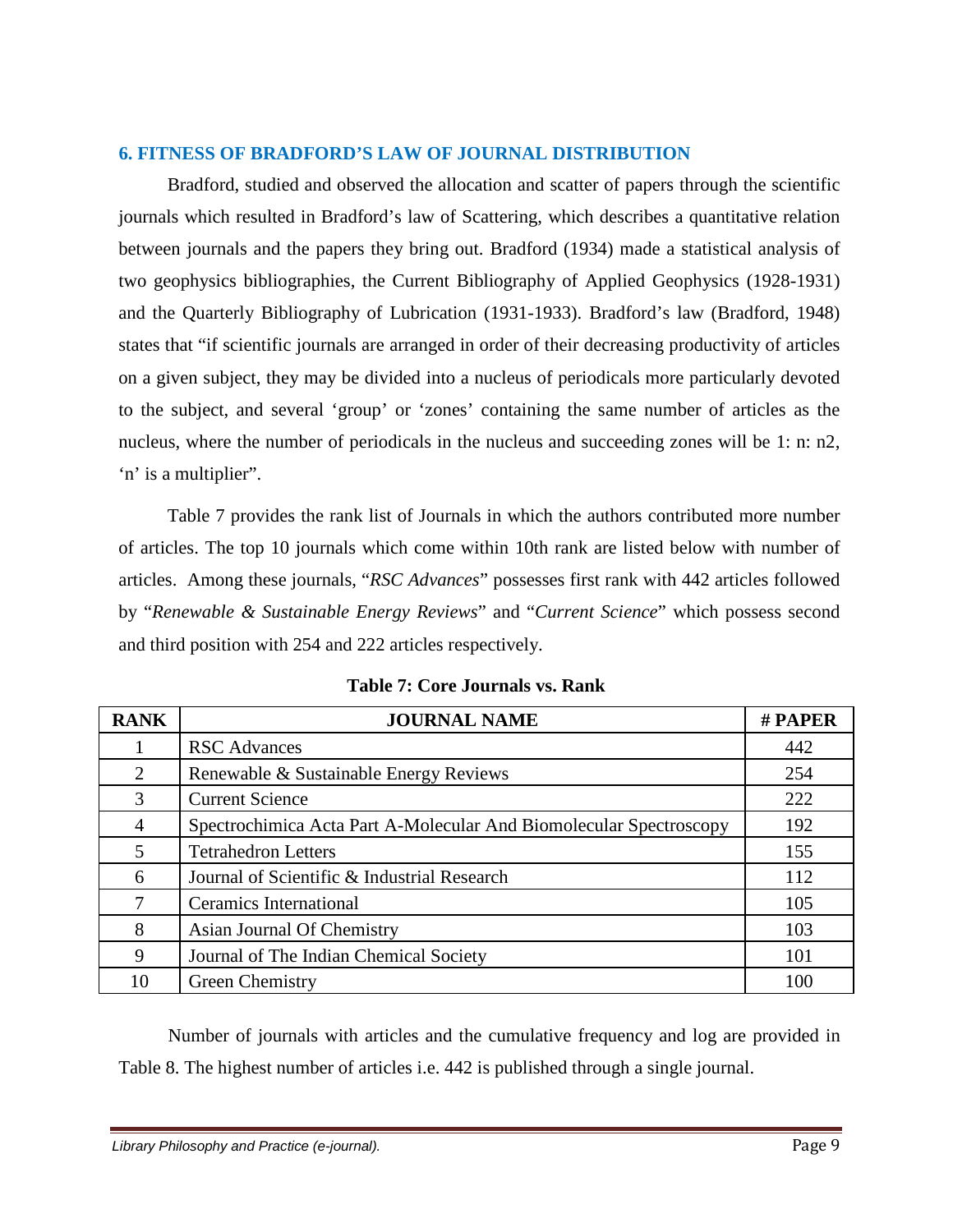| <b>RANK</b>             | <b>COUNT</b>    | $CUM.$ #        | #            | $CUM.$ #     | log N  |
|-------------------------|-----------------|-----------------|--------------|--------------|--------|
|                         | <b>JOURNALS</b> | <b>JOURNALS</b> | <b>PAPER</b> | <b>PAPER</b> |        |
| $\mathbf{1}$            | $\mathbf{1}$    | 1               | 442          | 442          | 0.0000 |
| $\overline{2}$          | $\mathbf{1}$    | $\overline{2}$  | 254          | 696          | 0.3010 |
| 3                       | $\mathbf{1}$    | 3               | 222          | 918          | 0.4771 |
| $\overline{\mathbf{4}}$ | $\mathbf{1}$    | $\overline{4}$  | 192          | 1110         | 0.6021 |
| 5                       | $\mathbf{1}$    | 5               | 155          | 1265         | 0.6990 |
| 6                       | $\mathbf{1}$    | 6               | 112          | 1377         | 0.7782 |
| $\overline{7}$          | $\mathbf{1}$    | $\overline{7}$  | 105          | 1482         | 0.8451 |
| 8                       | $\mathbf{1}$    | 8               | 103          | 1585         | 0.9031 |
| 9                       | $\mathbf{1}$    | 9               | 101          | 1686         | 0.9542 |
| 10                      | $\mathbf{1}$    | 10              | 100          | 1786         | 1.0000 |
| 11                      | $\mathbf{1}$    | 11              | 98           | 1884         | 1.0414 |
| 12                      | $\mathbf{1}$    | 12              | 95           | 1979         | 1.0792 |
| 13                      | $\mathbf{1}$    | 13              | 93           | 2072         | 1.1139 |
| 14                      | $\mathbf{1}$    | 14              | 92           | 2164         | 1.1461 |
| 15                      | $\mathbf{1}$    | 15              | 89           | 2253         | 1.1761 |
| 16                      | $\mathbf{1}$    | 16              | 83           | 2336         | 1.2041 |
| 17                      | $\mathbf{1}$    | 17              | 80           | 2416         | 1.2304 |
| 18                      | $\mathbf{1}$    | 18              | 72           | 2488         | 1.2553 |
| 19                      | $\mathbf{1}$    | 21              | 70           | 2558         | 1.3222 |
| 20                      | 3               | 22              | 70           | 2628         | 1.3424 |
| 21                      | $\mathbf{1}$    | 23              | 70           | 2698         | 1.3617 |
| 22                      | $\mathbf{1}$    | 24              | 69           | 2767         | 1.3802 |
| 23                      | $\mathbf{1}$    | 27              | 66           | 2833         | 1.4314 |
| 24                      | $\overline{3}$  | 28              | 65           | 2898         | 1.4472 |
| 25                      | $\mathbf{1}$    | 29              | 64           | 2962         | 1.4624 |
| 26                      | $\mathbf{1}$    | 30              | 64           | 3026         | 1.4771 |

# **Table 8: Distribution of Journals**

The journals are grouped in three major zones as 29:271:2495. The number of articles covered by first 1/3rd i.e.29 journals in the zone 1 is 3214 and the other 1/3rd of journals i.e. and 2495 covers next 6300 and 6856 articles respectively. Thus the first or nucleus zone contains 29 journals, and the second or outer zone and the third or peripheral zone contains 271 and 2495 journals respectively. Here k is 9.28. Therefore 29:29×9.28:29×(9.28)2 and 29:271:2495. This shows the approximate fitness of Bradford's law to the present data.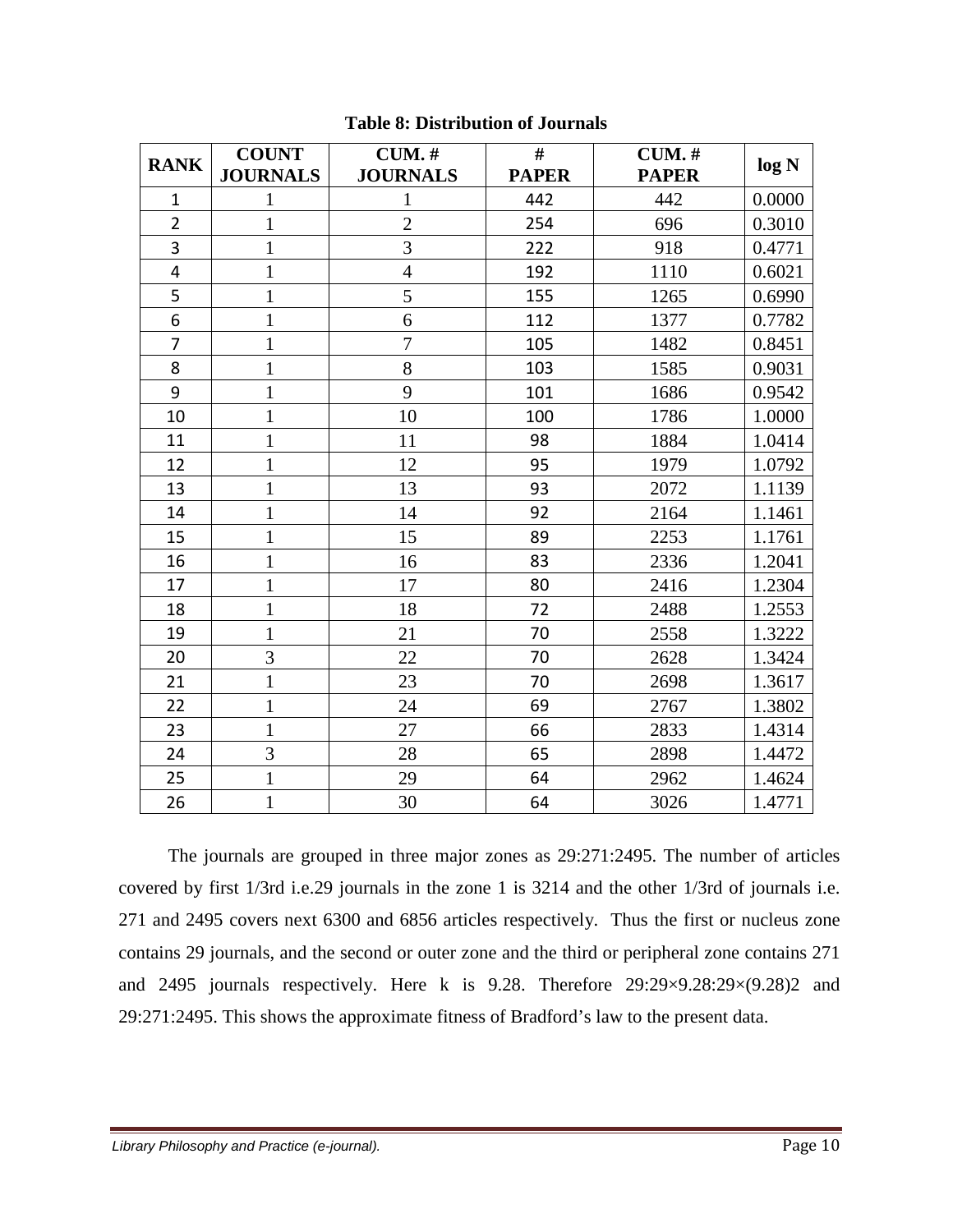The Table 9 provides the value of 'k' i.e. the Bradford Multiplier and the number of journals in zone up to third level and also the number of articles published through these journals. The value of the calculated Bradford Multiplier value is 9.28.

| <b>ZONES</b> |      | # JOURNALS $\mid$ % of JOURNALS $\mid$ # PAPERS $\mid$ % of PAPERS |       |       |      |
|--------------|------|--------------------------------------------------------------------|-------|-------|------|
| Core zone    | 29   | 1.037                                                              | 3214  | 19.63 |      |
| Zone 1       | 271  | 9.69                                                               | 6300  | 38.49 | 9.34 |
| Zone 2       | 2496 | 89.27                                                              | 6856  | 41.88 | 9.21 |
| Total        | 2796 | 100                                                                | 16370 | 100   | 9.28 |

**Table 9: Scatter of journals over Bradford's zone**

The Table 9 provides list of core journals up to level 3 along with number of articles and rank, which consists of 55 journals. Among the 2796 journals and 16370 articles 29 journals are in the core zone with 3214 articles. The rest of the journals are scattered in second and third zones respectively. In the second zone there are 271 journals with 6300 articles and the third zone consists of 2496 journals with 6856 articles.

# **7. MAJOR FINDINGS**

The analysis reveals that articles forms the majority in Green technology literature followed by reviews and conference proceedings (papers). Year-wise distribution indicates that there is an increase in the literature productivity in Green Technology every year and the RGR is decreased year to year and the corresponding DT increases in the case of Green Technology literature production. The Bradford's journal distribution is also approximately fits to the present data set. *RSC Advances* is in the top followed by '*Renewable & Sustainable Energy Reviews'*. India is the country collaborated more with 16650 articles which is followed by USA with 926 articles. Educational institutions and Research institutions are the major contributor to the subject Green technology.

# **8. CONCLUSION**

This study has explored the representation of India in the research productivity in the area of Green technology. Reducing waste and pollution by changing patterns of production and consumption is the need of the hour and it has to be implemented by "cradle to cradle" design -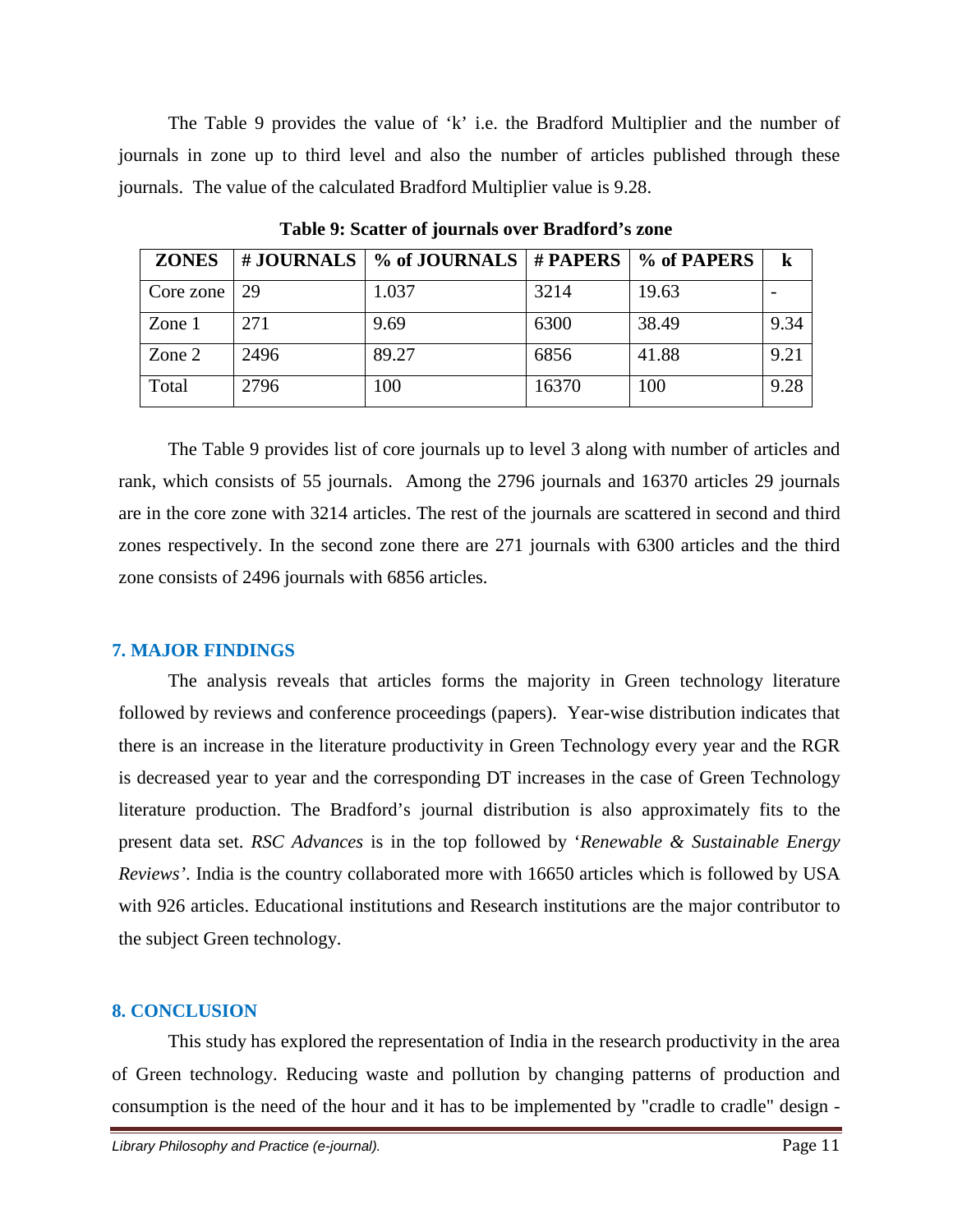ending the "cradle to grave" cycle of manufactured products, by creating products that can be fully reclaimed or re-used. To realize this research has to be conducted for developing alternatives to technologies like whether fossil fuel or chemical intensive agriculture - that have been demonstrated to damage health and the environment. The study concludes that there is a good representation of literature on Green technology which indicates towards the quantity of research organized in India and the quantum of research from the educational and research institutions from India. The transformation should arrive through policy, research, education, incentives and forward-looking relationships with industry, government can play a central role in building a green future, community by community.

#### **REFERENCES**

- 1. Aswathy, S., & Gopikuttan, A. (2014). Scientometric analysis of research output in spacecraft propulsion during 1999–2012: a study with special reference to Web of Science. *SRELS Journal of Information Management, 51*(1), 27-37.
- 2. Aswathy, S. & Saravanan, G. (2016). *Authorship and collaboration pattern in Green Technology literature from India as reflected in Web of Science from 2000 to 2012.* Paper presented at the Proceedings of the International Conference on "Re-Engineering of Library Resources and Services: Challenges and Opportunities" 5th & 6th February 2016, Annamalainagar.
- 3. Blackman, V. H. (1919). The Compound interest law and plant growth. *Annals of Botany, 33*, 353-360.
- 4. Bradford, S. C. (1934). Sources of information on specific subjects. *Engineering: An Illustrated Weekly, 3550*, 85-86.
- 5. Bradford, S. C. (1948). *Documentation*. London: Crosby Lockwood and sons.
- 6. Garfield, E., Paris, S., & Stock, W. (2006). HistCite : a software tool for informetric analysis of citation linkage. *Information - Wissenschaft und Praxis, 57*(8), 391-400.
- 7. Gupta, B. M., Bala, A., & Kshitig, A. (2013). S&T Publications Output of India: A Scientometric Analyses of Publications Output, 1996-2011. *Library Philosophy and Practice (e-journal)*, 921.
- 8. Hunt, R. (1978). *Plant growth analysis*. London: Edward Arnold.